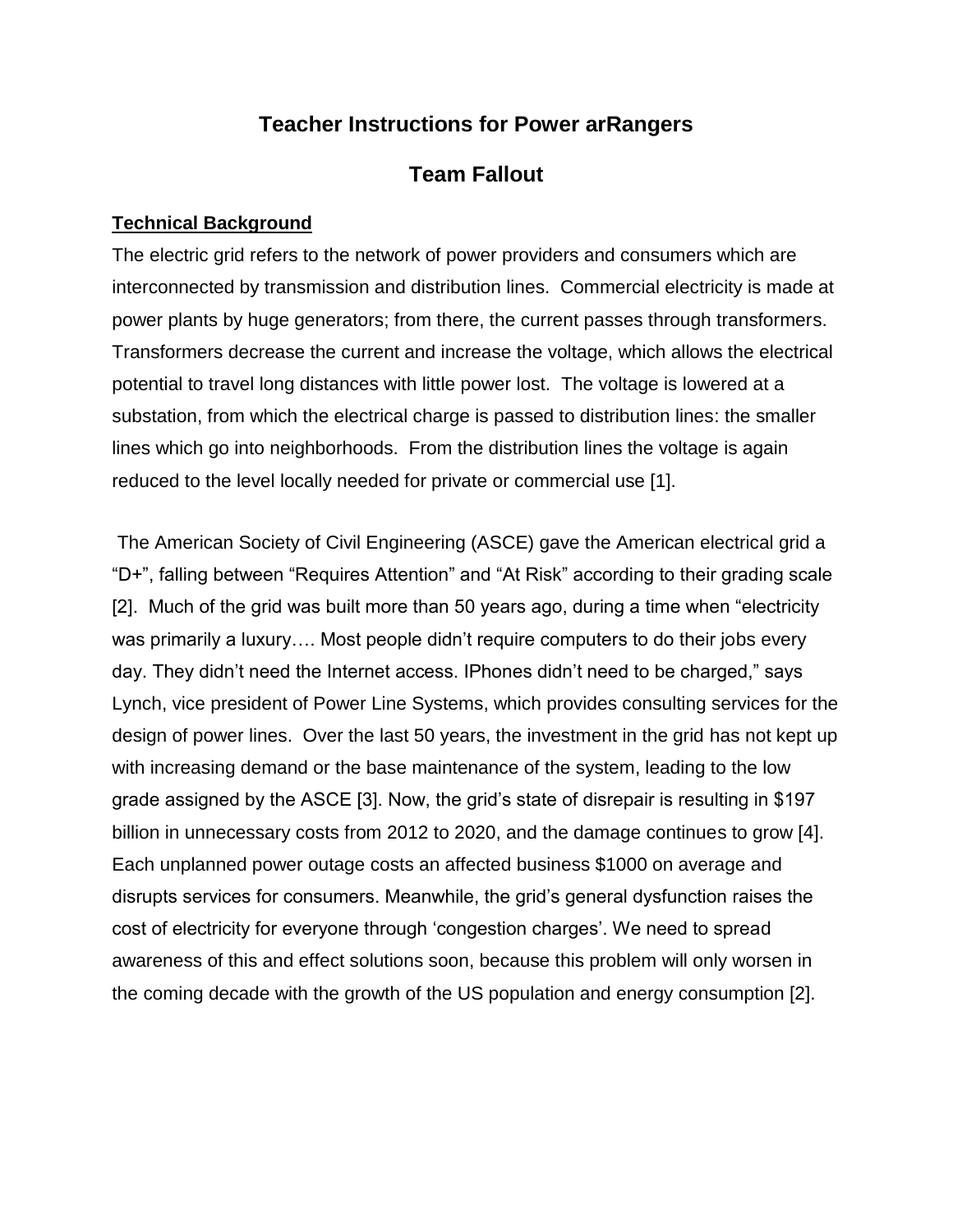### **Engaging Interest:**

#### *Why it matters to the students:*

We will capture the students' attention through challenging gameplay, while sparking the curiosity to work in STEM fields. Many people, especially those disposed towards STEM, will be engaged simply by the challenge of the puzzle. Students will be interested in the introductory lecture because it provides historical context and tips for the game. It is easy to find a solution, but it is hard to find the best one. That makes this game attractive and challenging even for adults, as well as kids.

In addition, we will explain to the students why the proper functioning of the power grid is of immense importance to everyone, how all of their household devices require electricity to work. This will motivate them during the activity and fix the awareness that they gain from this module in their memory.

#### *Why now:*

Limited resources limit solutions; this problem is incredibly visible in the decaying power grid infrastructure of the United States, and known solutions exist. The resources allocated are inadequate, as much of the grid is over 40 years old but was made to stand only 20 years. It is clear that the current budget is not enough to maintain the system at a high enough level to meet demand. The continued decay of the grid will collapse the infrastructure, causing billions of dollars of damages. The ASCE has recommended where to upgrade and repair the grid to prevent this collapse and save billions of dollars over the next 15 years. The plan only needs start-up funding. This existing solution is more efficient than the current solution in both the service it provides and the cost it is provided at. The billions that would be saved over the next 15 years could be reinvested in searching for solutions to other Grand Challenges or to search for further solutions in energy production and distribution.

There is a great deal that needs to be done to ensure the continuing prosperity of humanity, but not enough resources to do all of it at current efficiencies. The resources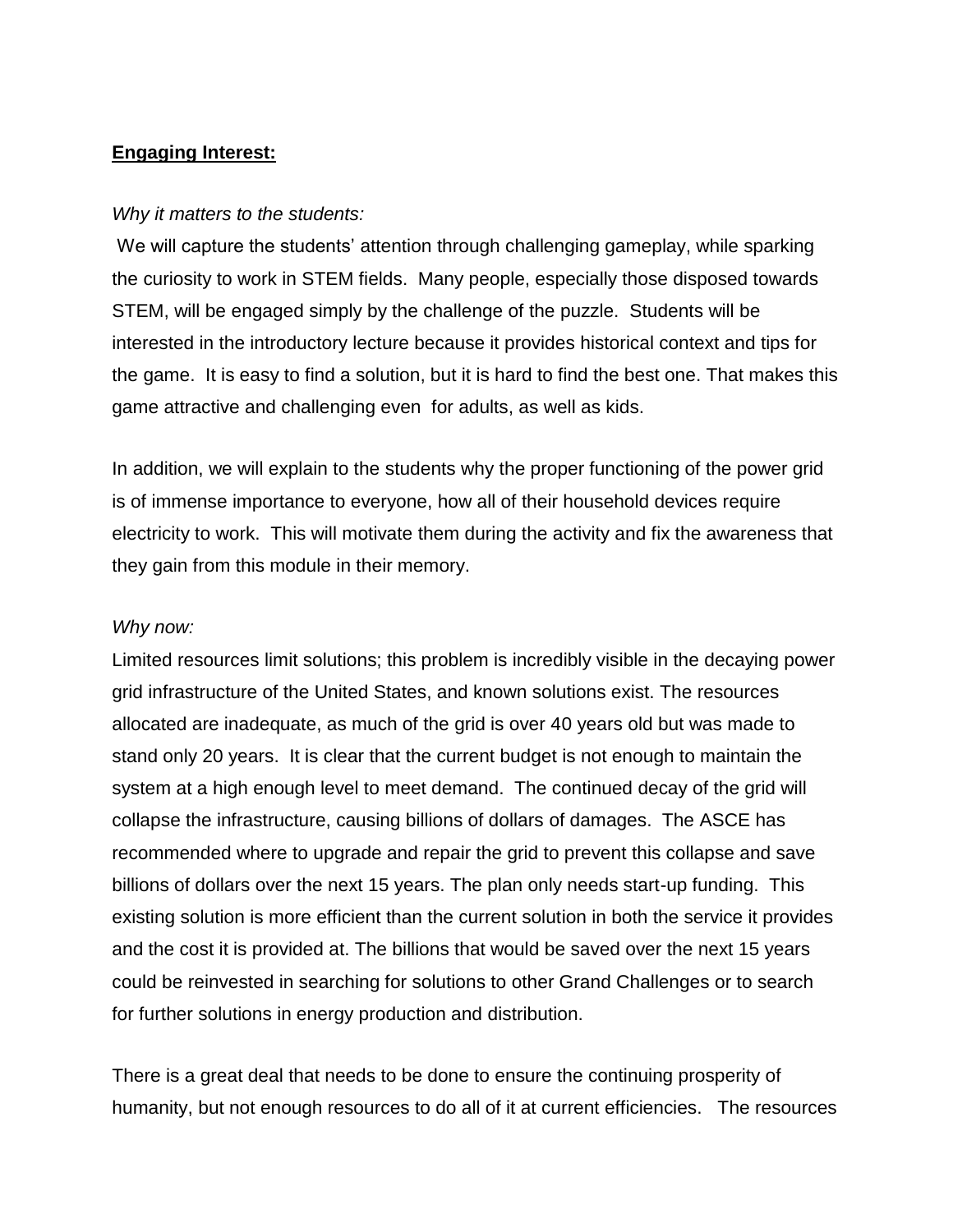allocated to the upkeep are far too small to meet its needs; this continued behavior will collapse the infrastructure, causing billions of dollars in damages. This leaves only a few options: bear the cost of a failing infrastructure, increase the budget for its upkeep, or find new ways to provide and maintain the infrastructure at lower costs. The United States cannot afford a failure of the power grid, and allocating additional resources naturally raises questions: "Where will the money come from?" and "Where will budgets be cut?". If we wish to enjoy the benefits of ubiquitous power, our future will require better methods than continued spending to support demand.

We are already seeing the consequences of a vital infrastructure being neglected as billions of dollars of productivity are lost each year to small power outages. This problem will only be amplified as our demand for power grows. If we are to flourish in a world reliant on technology, we must encourage new generations to start thinking about the problem of our decaying infrastructure.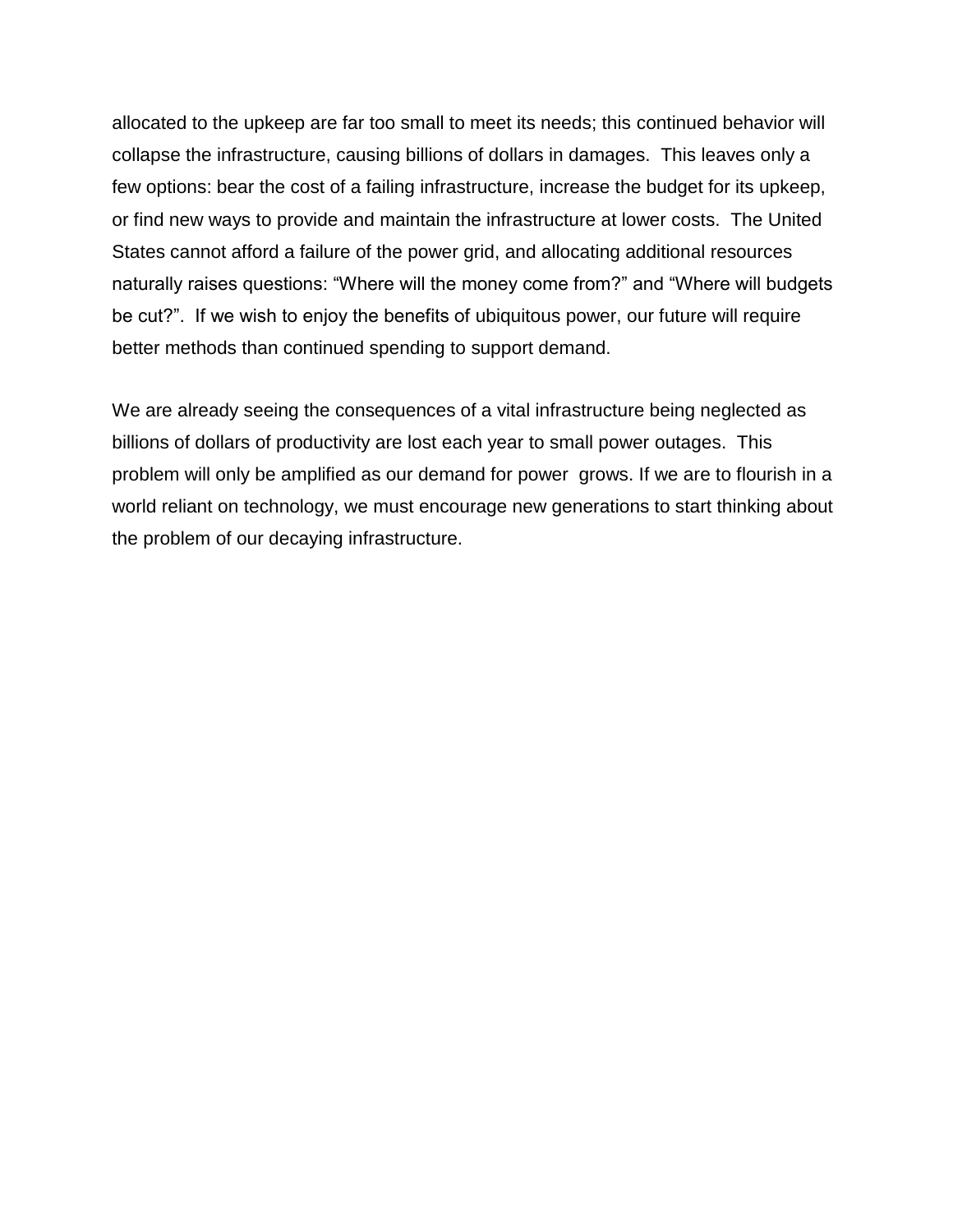### **Teacher Instructions**

#### *Preparation: Before "Game-Day"*

- 1. Buy a pegboard and cut it into 2'x2' boards. You might check your local Sears, Home Depot or equivalent for a pay-per-use table saw.
- 2. For each pair of boards, choose a map design from Appendix B and paint the board according to the map.
- 3. Buy a package of pre-cut,  $\frac{1}{4}$  inch wide dowels (about 1  $\frac{1}{8}$  inches long).
- 4. Buy a package of small rubber bands of at least two colors. Designate one color as the 'power plant color' and the other(s) as the 'population color(s)'. For each board that you will use, wrap 5 dowel pieces with various numbers of the 'power plant color'. Do the same with 16 dowel pieces with various numbers of the 'population color(s)'.
- 5. Buy three balls of yarn of different colors; designate one color of yarn for use in Stage 0, a second for use in Stage 1, and a third for use in Stage 2.

### *Stage 0: Before Game Play*

*Note: This simulates the expansion of the power grid and cuts down on game time. The set-up described gives the students a variety of options in how to approach Stage 1.*

- 1. Set up a 'Legend' for the dowels in one corner of each board with a line of 1 black-band power plant dowels representing 5x power generated, 2-band power plant dowels representing 10x power generated, 3-band power plant dowels representing 15x power generated; a line of 1-color-band population dowels representing 1x population, 2-band population dowels representing 2x population, 3-band population dowels representing 3x population. Have a label above each line of dowels delineating what each dowel represents. We did this by writing on scotch tape attached to pegboard, so it could be altered easily in the future.
- 2. Place the Stage 0 power plant and population dowels on each board as directed by the Round 0 map in Appendix B.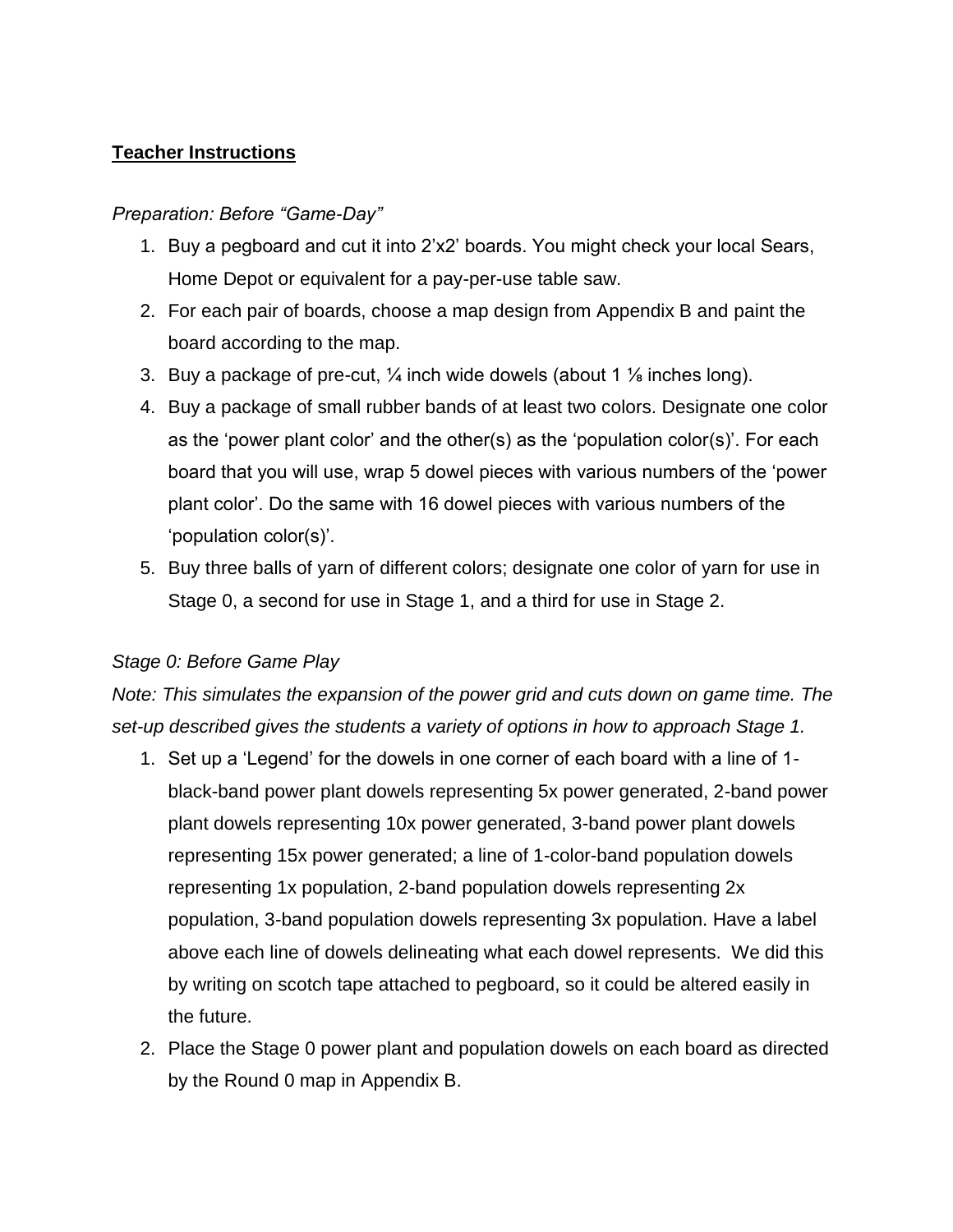- 3. Connect those dowels with Stage 0-color yarn as directed by the Round 0 map in Appendix B.
- 4. Place Stage 1 power plant and population dowels on each board as directed by the Round 1 map in Appendix B.
- 5. Choose about ⅓ of the Stage 0 lines and mark them as 'aging' by drawing a line in the pegboard under them with a contrasting-colored dry-erase marker.

### *Stage 1*

- 1. Place the boards on separate tables, or as far apart as possible so the "teams" can work independently.
- 2. Have 1-4 students sit around each board. Distribute handouts to students. Give them all a short overview of the historical background behind the activity, explain the basic rules of the game, and then give them a minute to attempt the "Before Stage 1" question on the Design Journal page in the handout. This should take about 15 minutes in total, but note that the students should only be given about a minute to attempt the first Design Journal question.
- 3. Give the students some of the Stage 1 color yarn. Give the students 15 minutes to do Stage 1 building. Try to provide supervision for all the groups to solve points of confusion and to ensure that all players are following the rules.
- 4. After they finish Stage 1, give them 5 minutes to tally up the total costs and arrive at a final value. Then give them 5 minutes to work through the first two "Between Stages 1 and 2" questions on the Design Journal page in the handout.
- 5. While they are performing step 3, go through their boards and add new units of population to existing cities, as well as new cities to the map, as directed by the map being used for that round. Additionally, flip a coin for each 'aging' line that was not chosen to be fixed by students and, if the coin lands heads up, draw a perpendicular line next to that stretch of yarn with a black dry erase marker to indicate that that line is broken.
- 6. Once Step 4 is completed, have the students answer the last "Between Stages 1 and 2" question on the Design Journal page in the handout for about a minute.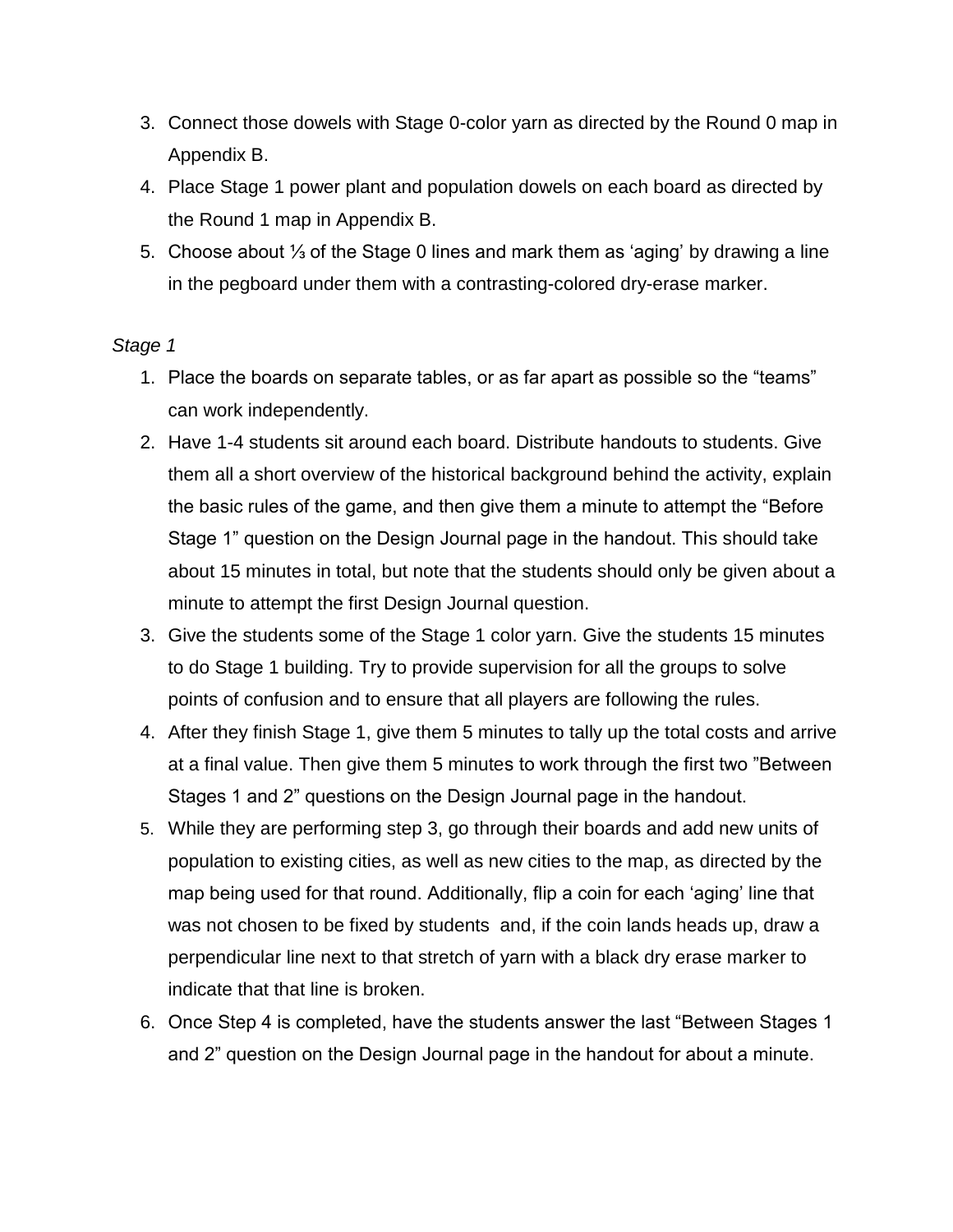#### *Stage 2*

- 1. Give the students some of the Stage 2 color yarn. Give the students 10 minutes to do Stage 2 building. Try to provide supervision for all the groups to solve points of confusion and to ensure that all players are following the rules.
- 2. After they finish Stage 2, give them 5 minutes to tally up all the costs and arrive at a final value. Then have them spend 5 minutes working through the "After Stage 2" questions on the Design Journal page in the handout.

### *Cleanup*

- 1. Untie the pieces of yarn from the dowels and throw them in the trash (unless they are large enough that they might be useful in future run-throughs of this activity).
- 2. Pull the dowels out of the boards and put them in a Ziploc bag for storage.
- 3. Use an eraser or paper towel to clean up the dry erase marker marks on the boards.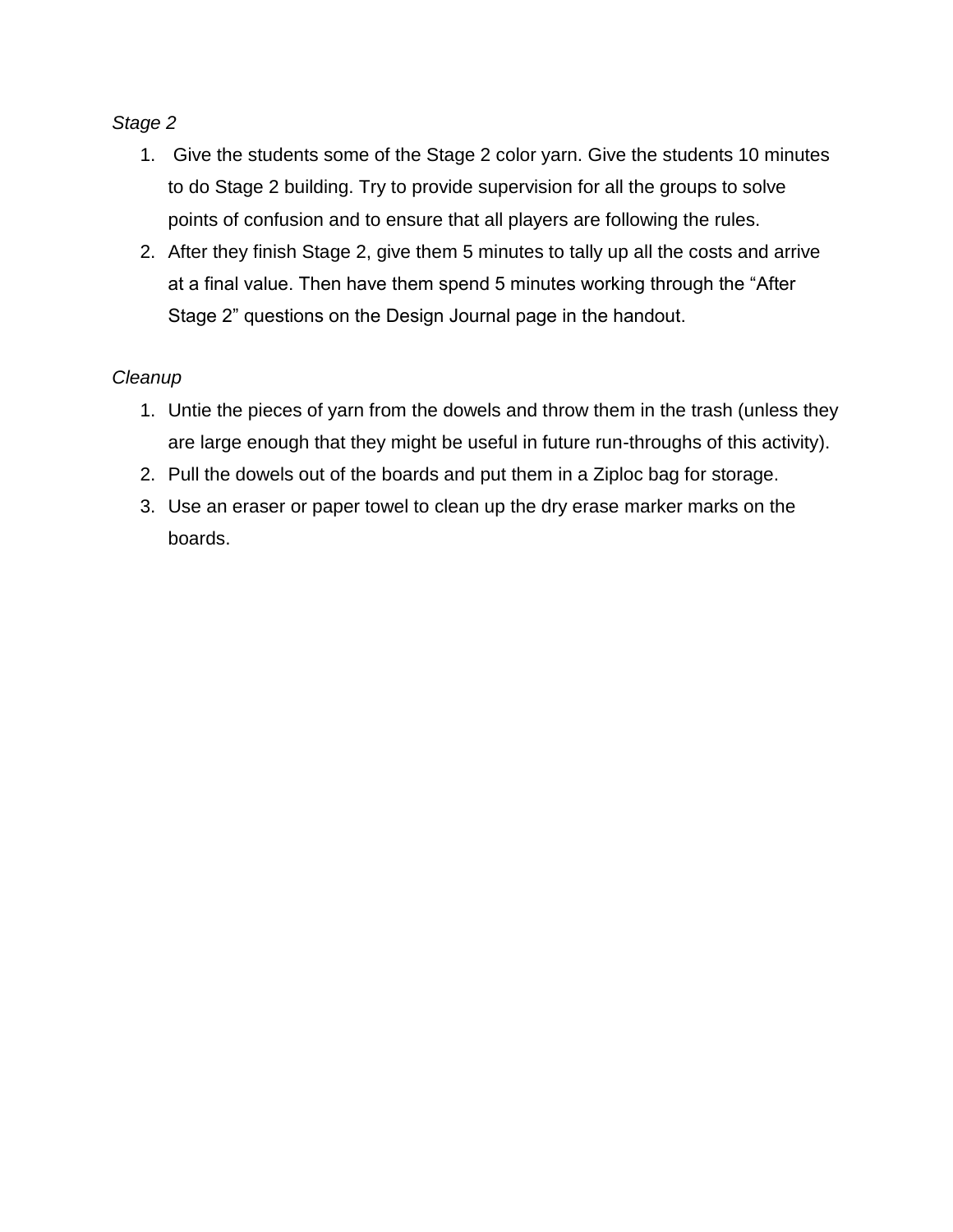### **Materials and Budget:**

This list of supplies creates 8 game boards, serving a class size of 32.

| <b>Material</b>       | Price per<br>Unit                           | <b>Number</b> | Sub Total | <b>Suggested Source</b>    |
|-----------------------|---------------------------------------------|---------------|-----------|----------------------------|
| 4'x8' White Peg Board | \$17.25                                     | 1             | \$17.25   | http://tinyurl.com/z3g745x |
| 1/4" Dowel Pins       | \$15.99                                     | 1             | \$15.99   | http://tinyurl.com/hwkety4 |
| <b>Colored Bands</b>  | \$4.89                                      | 1             | \$4.89    | http://tinyurl.com/zxp5gsp |
| <b>Black Bands</b>    | \$5.19                                      | 1             | \$5.19    | http://tinyurl.com/glqhtsc |
|                       | With Common Supplies Price:                 | \$43.32       |           |                            |
| Paint*                | \$8.88                                      | 1             | \$8.88    | http://tinyurl.com/h9bdwle |
| Paint Brushes*        | \$4.99<br>1                                 |               | \$4.99    | http://tinyurl.com/hlp3gv4 |
| Dry Erase Markers*    | \$10.88<br>1                                |               | \$10.88   | http://tinyurl.com/j52thfu |
| Yarn*                 | \$2.88<br>3                                 |               | \$8.64    | http://tinyurl.com/hd5ntwu |
| Scissors*             | \$6.32                                      | 1             | \$6.32    | http://tinyurl.com/qfplcuo |
| Rulers*               | \$7.08                                      | 1             | \$7.08    | http://tinyurl.com/h6jeca7 |
|                       | <b>Without Common Supplies Total Price:</b> | \$90.11       |           |                            |

\*Indicates materials which are commonly available in the classroom and will likely not have to be purchased

Notes:

- The White Peg Board will need to be cut into 2'x2' sections. Make the cuts between the peg holes.
- The Peg Board can often be found for a discount price if it's damaged (often only decreasing the usable number of game boards from 8 to 7)
- Ensure that the 3 units of yarn are bought in different colors to help children distinguish wires laid between different rounds.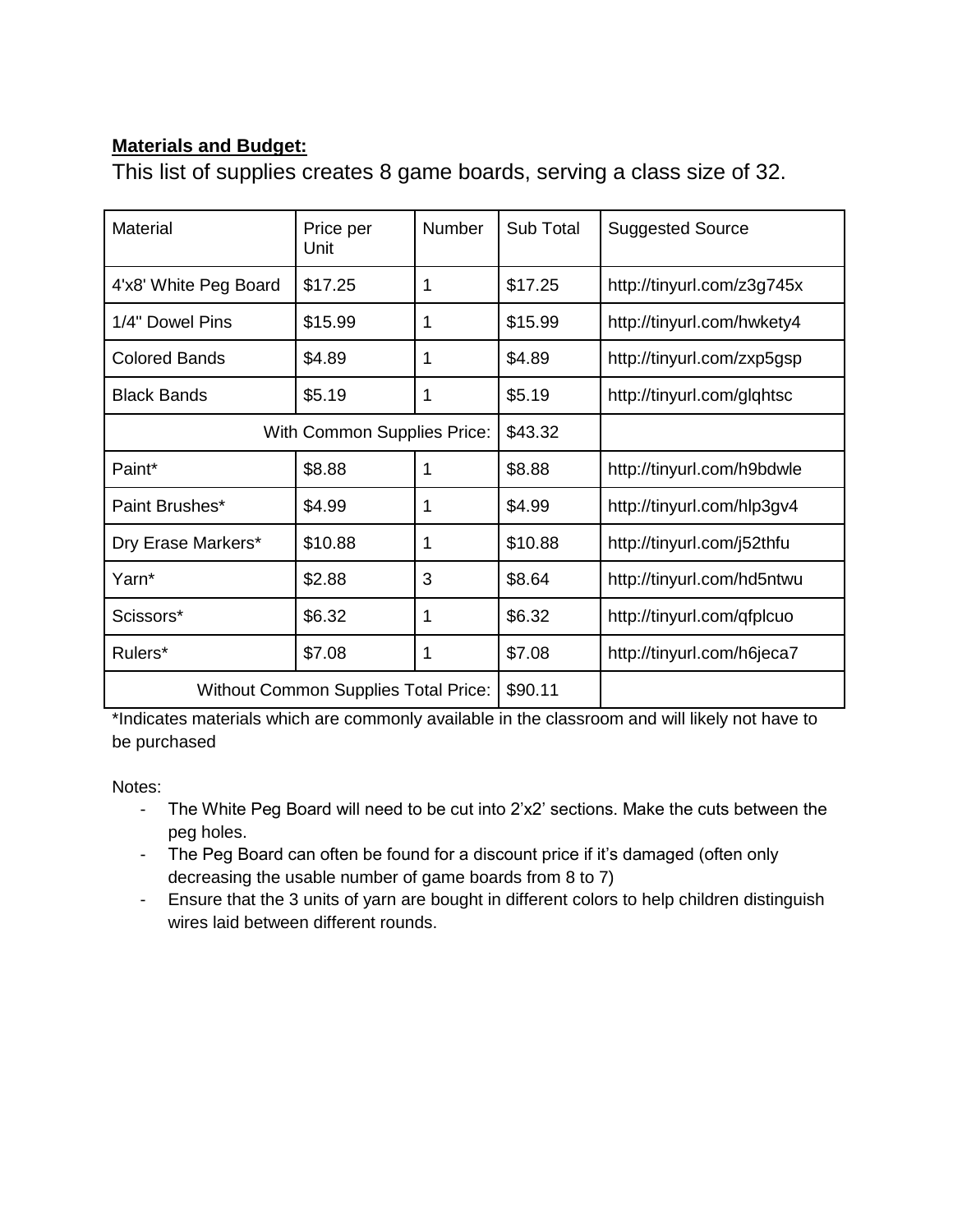### **References**

[1] Alliant Energy. "How Electricity Gets to Your House". Web. Available: <http://www.alliantenergykids.com/EnergyBasics/AllAboutElectricity/000416>**[.](http://www.alliantenergykids.com/EnergyBasics/AllAboutElectricity/000416)** [\[Accessed:](http://www.alliantenergykids.com/EnergyBasics/AllAboutElectricity/000416) [10](http://www.alliantenergykids.com/EnergyBasics/AllAboutElectricity/000416) [Jan](http://www.alliantenergykids.com/EnergyBasics/AllAboutElectricity/000416) [2016\]](http://www.alliantenergykids.com/EnergyBasics/AllAboutElectricity/000416)

[2] American Society of Civil Engineers. (2013). "2013 Report Card for America's Infrastructure". Web. Available:

<http://www.infrastructurereportcard.org/a/#p/energy/overview>**[.](http://www.infrastructurereportcard.org/a/#p/energy/overview)** [\[Accessed:](http://www.infrastructurereportcard.org/a/#p/energy/overview) [10](http://www.infrastructurereportcard.org/a/#p/energy/overview) [Jan](http://www.infrastructurereportcard.org/a/#p/energy/overview) [2016\]](http://www.infrastructurereportcard.org/a/#p/energy/overview)

[3] Halsey III, Ashley. (2012, August). "Aging power grid on overload as U.S. demands more electricity". Web. Available:

[https://www.washingtonpost.com/local/trafficandcommuting/aging-power-grid-on](https://www.washingtonpost.com/local/trafficandcommuting/aging-power-grid-on-overload-as-us-demands-more-electricity/2012/08/01/gJQAB5LDQX_story.html)[overload-as-us-demands-more-electricity/2012/08/01/gJQAB5LDQX\\_story.html.](https://www.washingtonpost.com/local/trafficandcommuting/aging-power-grid-on-overload-as-us-demands-more-electricity/2012/08/01/gJQAB5LDQX_story.html) [\[Accessed: 10 Jan. 2016\]](https://www.washingtonpost.com/local/trafficandcommuting/aging-power-grid-on-overload-as-us-demands-more-electricity/2012/08/01/gJQAB5LDQX_story.html)

[4] Economic Development Research Group. (2012). "Electricity Report." Web. Available: http://www.asce.org/electricity\_report/. [Accessed: 10 Jan. 2016]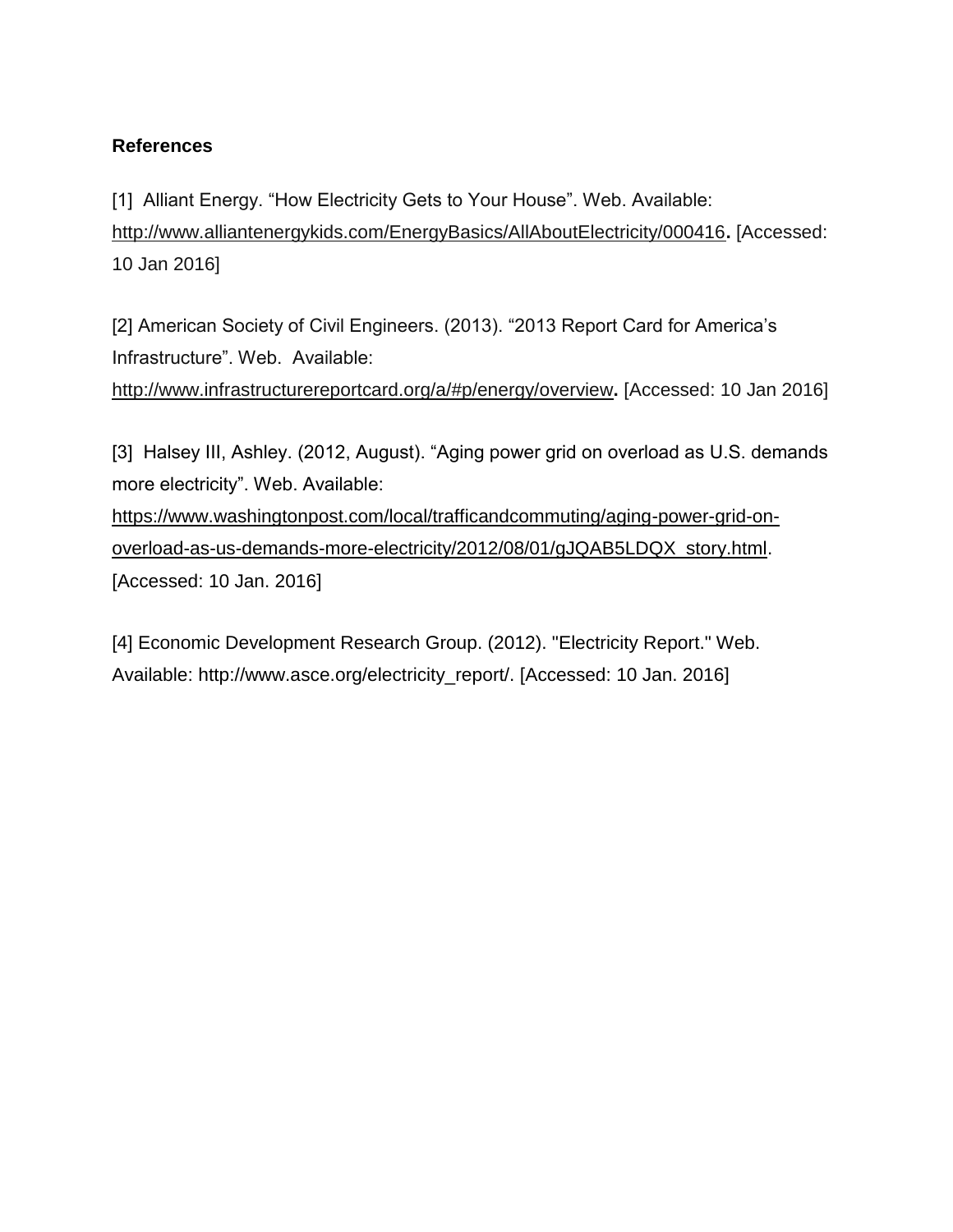#### **Appendix A. Handout**

### **Design Journal**

#### **Before Stage 1**

After looking at the map, approximate how many inches of yarn you think it will take to connect all of the "new" cities to power plants. What is your reasoning?

#### **Between Stages 1 and 2**

How close was your yarn approximation? Why do you think you were that close?

Did you pay for maintenance on your lines? Why or why not?

After receiving Stage 2 cities, approximate how many inches total it will take to connect the new cities in addition to your current yarn.

#### **After Stage 2**

How close was your yarn approximation? Why do you think you were that close?

Did you do anything differently in Stage 1 that made Stage 2 easier?

Did paying or not paying maintenance in Stage 1 work out for you? Would you have done anything differently given Stage 2?

If you played this game again, what strategy would you use?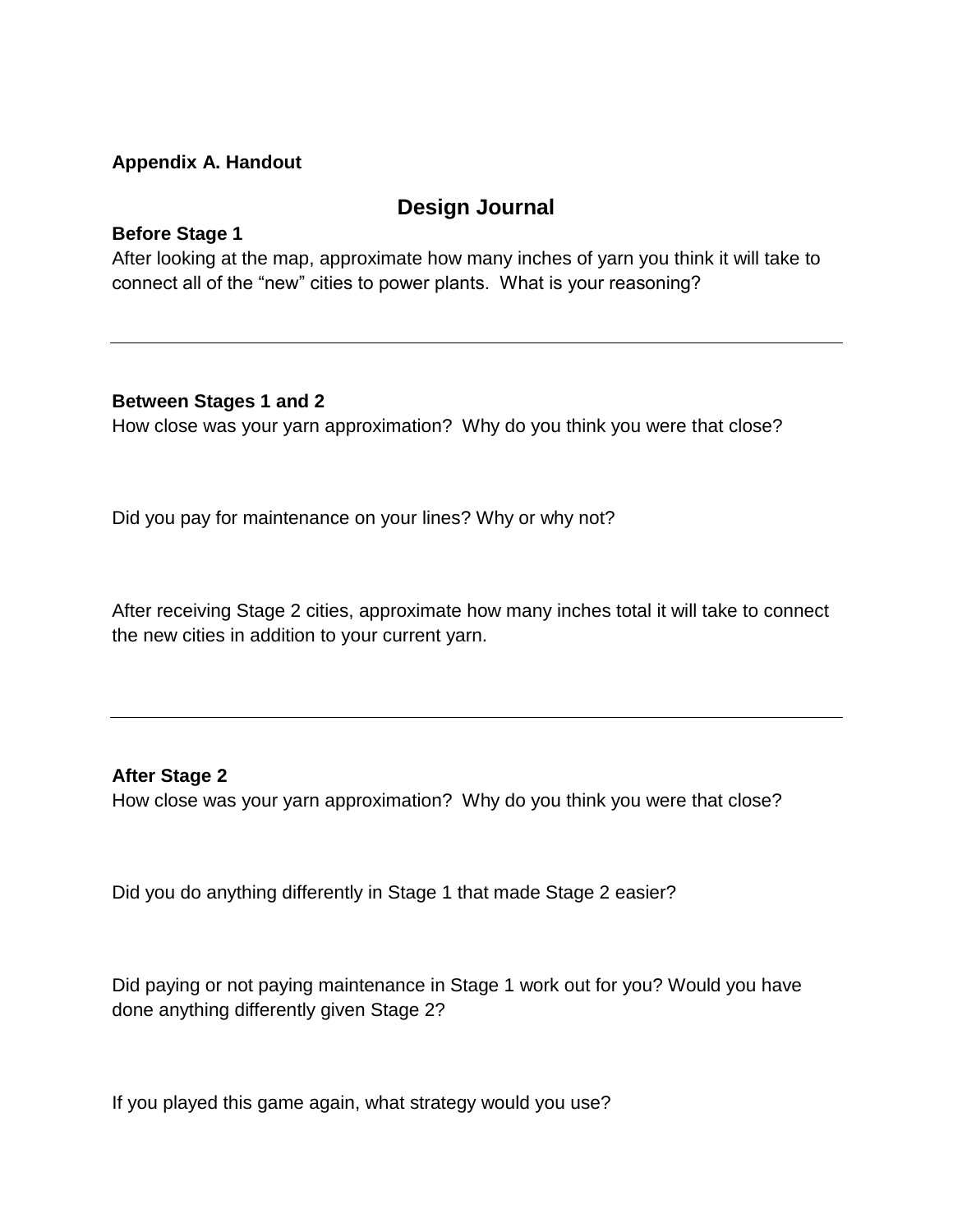### **Game Play**

Stage 1

- The dowels with colored bands represent city populations that need power.
- Power plants, the dowels with black bands, can be placed on land between the cities to provide power for them.
- Upgrade power plants and tie yarn between power plants and cities so that all the cities are appropriately powered.
- Some of your lines have aged and may break if not fixed. They are marked, and you can choose to pay \$100 per maintained line to fix them and avoid them possibly breaking in the future.

Stage 2

- Some existing cities have grown in population and new cities have appeared. You need to upgrade and expand your power grid to power new demand.
- Some of your old, marked power lines may have broken if you didn't pay for their maintenance in Stage 1. These will be marked as broken and can no longer transmit power. You will need to pay for removing that line and for laying a line there again as normal if you want to transmit power there.

# **Game Rules**

- **At some point during the game, either while laying your lines or afterwards, number all of your power lines.**
- Cable lengths should be measured from dowel tip to dowel tip and recorded in the Yarn Length Table next to the line's corresponding number.
- A power plant can only power as much total population in the cities it's connected to as it has power output.
- A power plant cannot be connected to another power plant.
- Power lines can only branch from power plants and cities.
- Removing cable costs \$100 for a stretch of cable that is 3 inches long or less and \$200 for a stretch of cable that is longer than 3 inches. Record this in the penalties table.
- Any time that a cable crosses water (not just touching one edge of it), a \$50 penalty is added. Record this in the penalties table.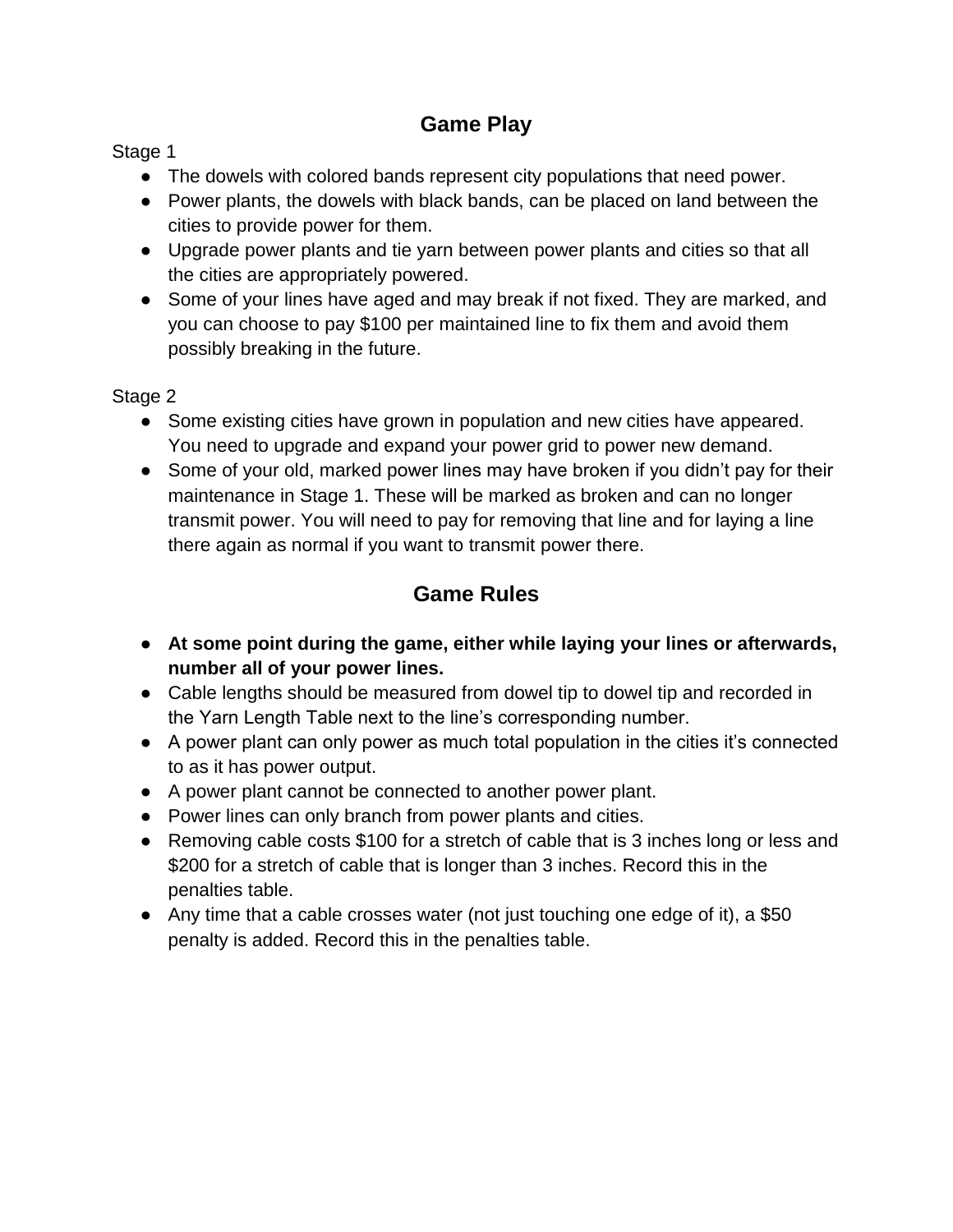## **Stage 1 Data Tables**

Building or Upgrading Power Plants Units of Power **Capacity** Cost | Number of Power Plants Used Cost to Upgrade from Previous Level Number of Upgrades Used 5 \$500 --------------------------- ---------------- 10 | \$800 | \$350 15  $\vert$  \$1150  $\vert$  \$400 Total ------- ---------------- ----------------

Cable #||Cable Length Row Subtotal

|                            |  | $\overline{2}$ |  | 3                       | 4  |  | 5  |  |
|----------------------------|--|----------------|--|-------------------------|----|--|----|--|
| 6                          |  |                |  | 8                       | 9  |  | 10 |  |
| 11                         |  | 12             |  | 13                      | 14 |  | 15 |  |
| 16                         |  | 17             |  | 18                      | 19 |  | 20 |  |
| 21                         |  | 22             |  | 23                      | 24 |  | 25 |  |
| Total Yarn Cost (\$10/in.) |  |                |  | Total Yarn Length (in.) |    |  |    |  |

**Penalties** 

| <b>Penalty Type</b>                         | # of Penalty | <b>Cost per Penalty</b> | <b>Total Cost</b> |
|---------------------------------------------|--------------|-------------------------|-------------------|
| <b>Water Crossing</b>                       |              | \$50                    |                   |
| Cable Removal ( $\leq 3$ in.  <br>$>3$ in.) |              | \$200<br>\$100          |                   |
| Cable Maintenance                           |              | \$100                   |                   |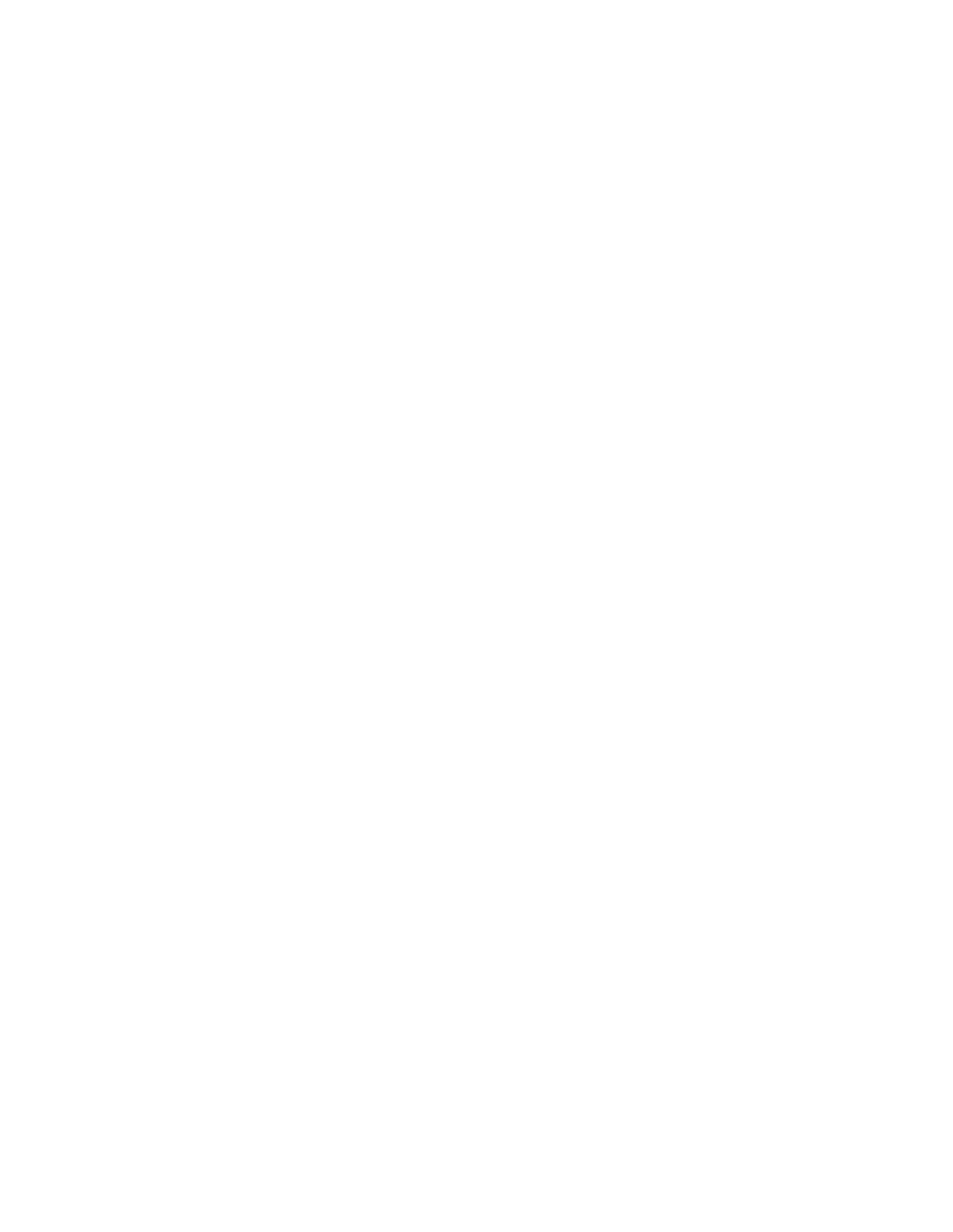# **Stage 2 Data Tables**

| <b>Units of Power</b><br>Capacity | Cost   | Number of<br><b>Power Plants</b><br>Used | Cost to Upgrade from<br><b>Previous Level</b> | Number of<br><b>Upgrades Used</b> |
|-----------------------------------|--------|------------------------------------------|-----------------------------------------------|-----------------------------------|
| 5                                 | \$500  |                                          |                                               |                                   |
| 10                                | \$800  |                                          | \$350                                         |                                   |
| 15                                | \$1150 |                                          | \$400                                         |                                   |
| Total                             |        |                                          |                                               |                                   |

Building or Upgrading Power Plants

# Cable #||Cable Length Row Subtotal

|                            |  | 2  |  | 3                       | 4  |  | 5  |  |
|----------------------------|--|----|--|-------------------------|----|--|----|--|
| 6                          |  |    |  | 8                       | 9  |  | 10 |  |
| 11                         |  | 12 |  | 13                      | 14 |  | 15 |  |
| 16                         |  | 17 |  | 18                      | 19 |  | 20 |  |
| 21                         |  | 22 |  | 23                      | 24 |  | 25 |  |
| Total Yarn Cost (\$10/in.) |  |    |  | Total Yarn Length (in.) |    |  |    |  |

### **Penalties**

| <b>Penalty Type</b>                | # of Penalty | <b>Cost per Penalty</b> | <b>Total Cost</b> |
|------------------------------------|--------------|-------------------------|-------------------|
| <b>Water Crossing</b>              |              | \$50                    |                   |
| Cable Removal ( ≤3 in.<br> >3 in.) |              | \$100<br>\$200          |                   |

| Add up Power Plants, Power Cables, and<br>Penalties for Total Stage 2 Cost |  |
|----------------------------------------------------------------------------|--|
| Add up Total Costs for Stages 1 and 2                                      |  |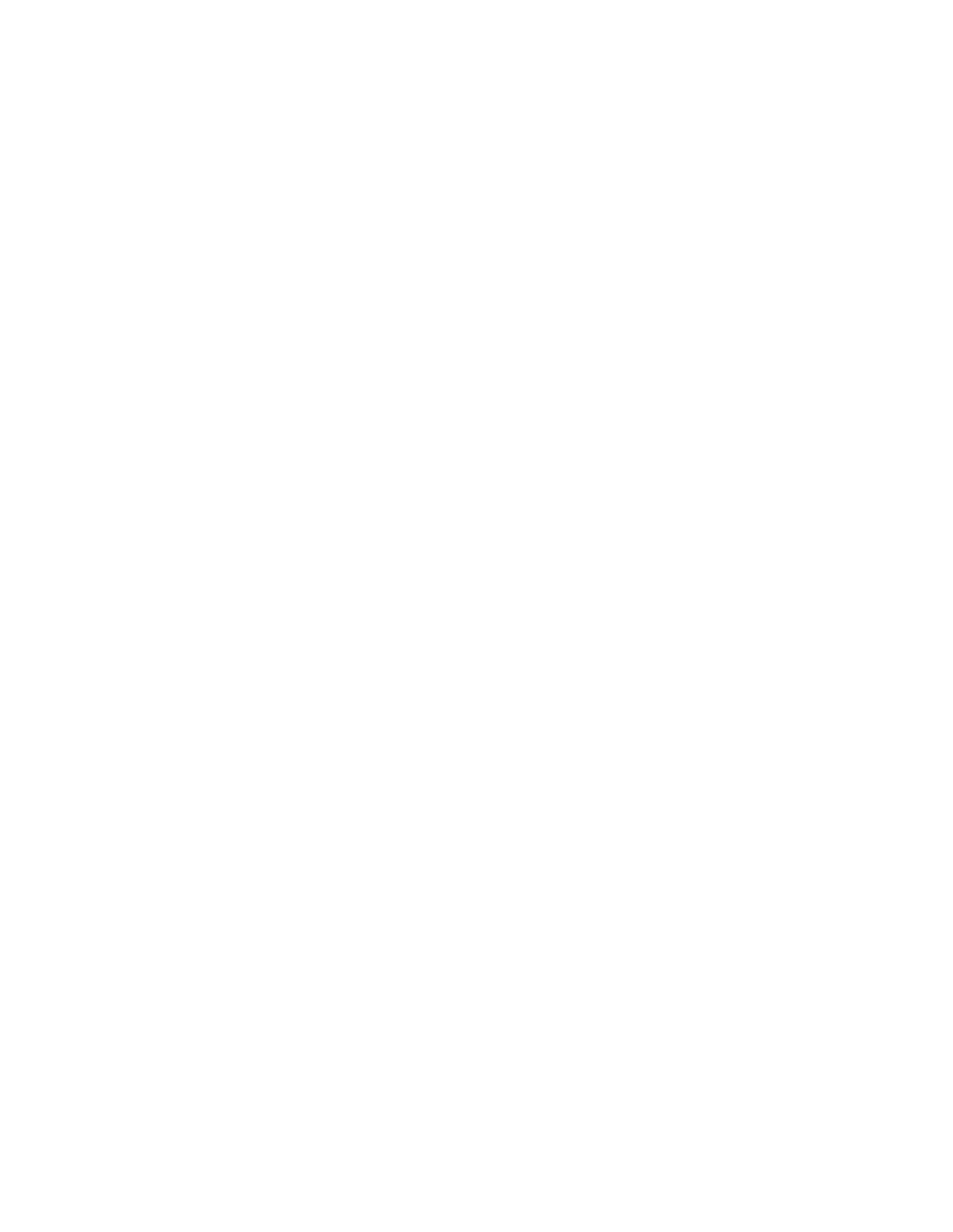**Appendix B. Maps**



### **KEY**

- Yellow Square= Power Generator
	- The number inside represents power production level
- Black Square= Population center
	- The number inside represents population/power consumption level
- Yellow Line= Power Cable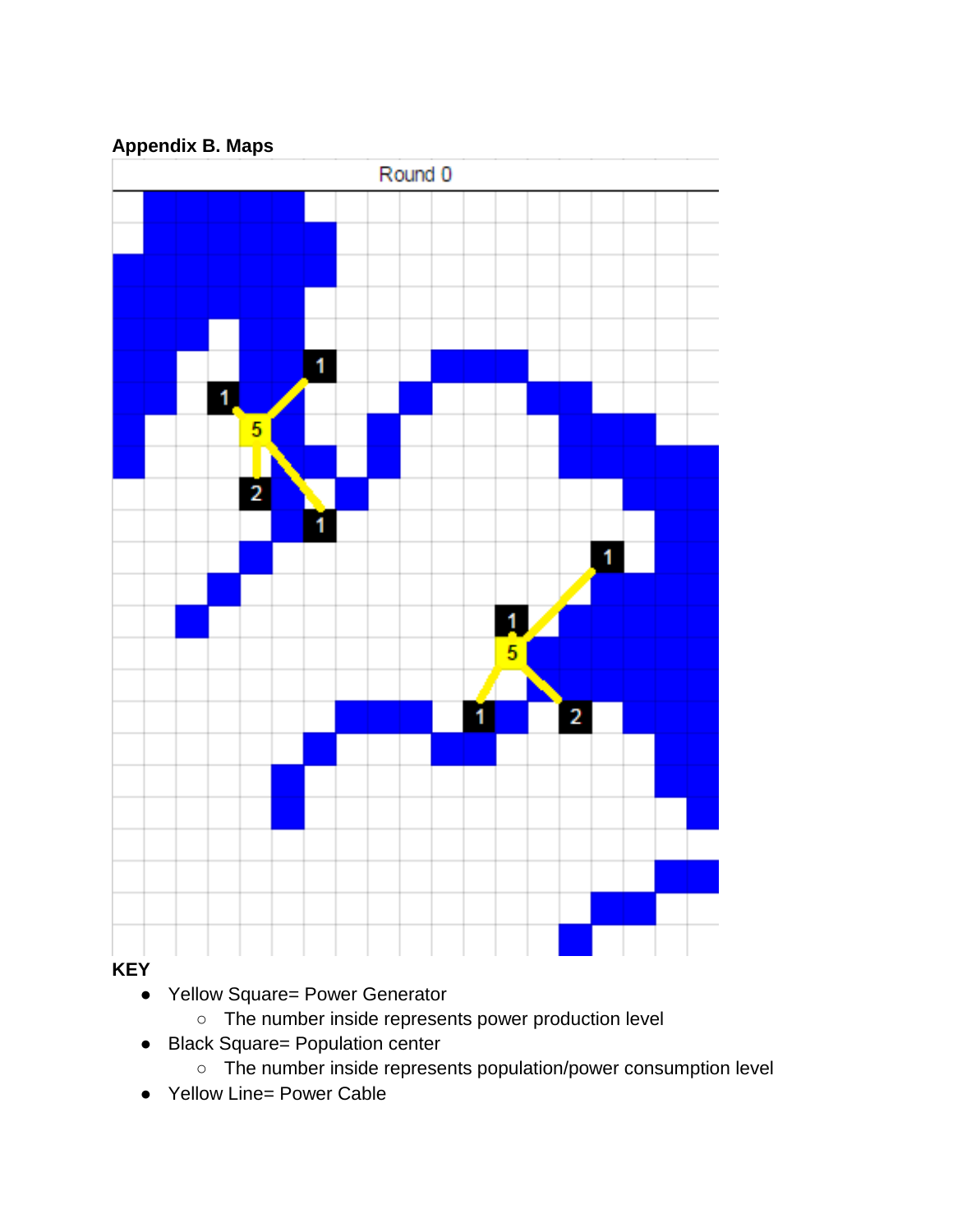

**KEY**

- See Round 0 Key
- Black Square with Green number= new city added after Round 0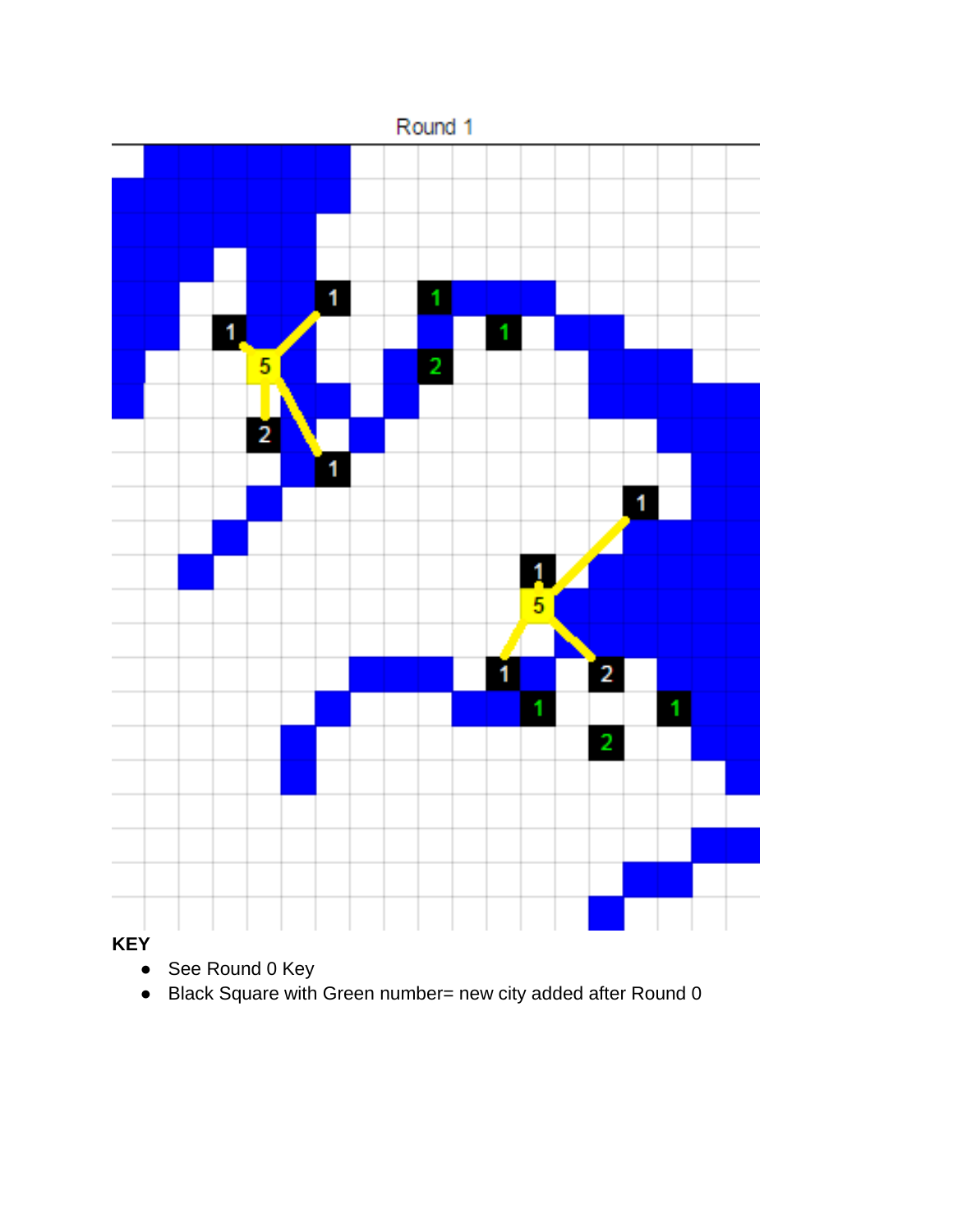

### **KEY**

- See Round 1 Key
- Black square with a red number= a new city added after Round 1
- A red number in an existing population center= population increase equal to the red number